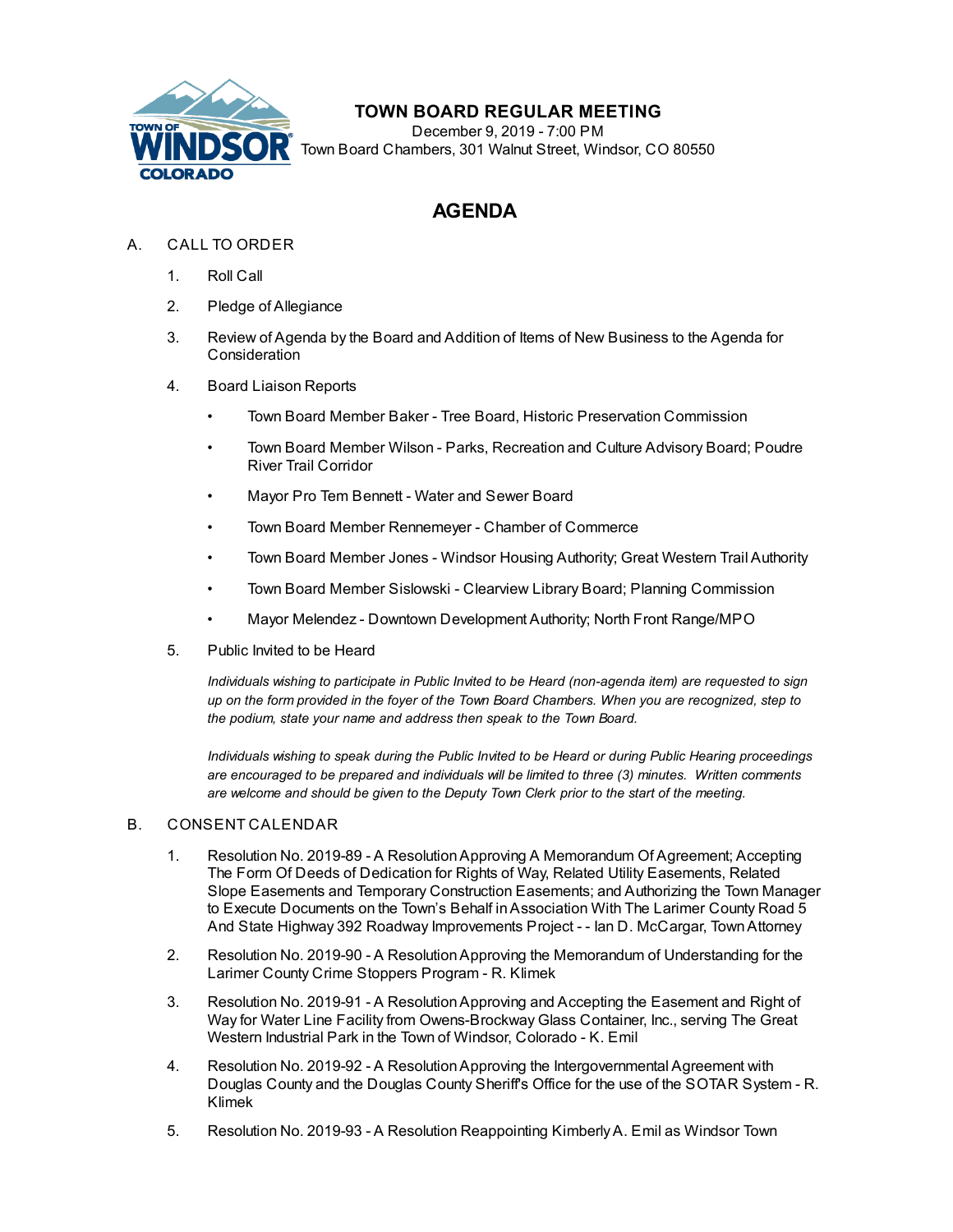Prosecutor Pursuant to the Town of Windsor Home Rule Charter - I. McCargar

- 6. Resolution No. 2019-94 A Resolution of the Windsor Town Board of the Town of Windsor, [Colorado Authorizing the Town Clerk to Appoint Election Judges for the Regular Election - K.](file:///C:/Windows/TEMP/CoverSheet.aspx?ItemID=660&MeetingID=40) **Eucker**
- 7. [Resolution No. 2019-95 A Resolution Designating a Public Place for the Posting of Notices](file:///C:/Windows/TEMP/CoverSheet.aspx?ItemID=661&MeetingID=40) Concerning Public Meetings - K. Eucker
- 8. [Report of Bills November 2019](file:///C:/Windows/TEMP/CoverSheet.aspx?ItemID=651&MeetingID=40)
- C. BOARD ACTION
	- 1. [Resolution No. 2019-96 A Resolution Approving an Agreement with SAFEbuilt Colorado,](file:///C:/Windows/TEMP/CoverSheet.aspx?ItemID=599&MeetingID=40) LLC for Building Inspection Services Provided to the Town of Windsor
		- Legislative Action
		- Staff Presentation: Scott Ballstadt, Director of Planning
	- 2. [Resolution No. 2019-97 A Resolution Approving the 2020 Windsor Downtown Development](file:///C:/Windows/TEMP/CoverSheet.aspx?ItemID=664&MeetingID=40) Authority Budget; Making Annual Appropriations for the Windsor Downtown Development Authority for the Fiscal Year Ending December 31, 2020; and Fixing the Mill Levy for the Windsor DDA District for the Fiscal Year Ending December 31, 2020
		- Legislative action
		- Staff Presentation: Matt Ashby, Windsor DDA Executive Director
	- 3. Ordinance No. 2019-1599 An Ordinance Fixing the Compensation of the Municipal Court [Judge and Municipal Court Clerk for the Town of Windsor in Compliance with Sections 13-10-](file:///C:/Windows/TEMP/CoverSheet.aspx?ItemID=649&MeetingID=40) 107 and 13-10-108, C.R.S., and Section 2-4-90 of the Windsor Municipal Code
		- First Reading
		- Legislative Action
		- Staff presentation: Kimberly A. Emil, Assistant Town Attorney
	- 4. [Public Hearing Conditional Use Grant \(CUG\) Central Oceans CUG to allow a temporary](file:///C:/Windows/TEMP/CoverSheet.aspx?ItemID=656&MeetingID=40) use not specifically included as a use by right in any zone district – Great Western Industrial Park 7th Filing, Lot 5 – Ben Goldwasser, Central Oceans, Applicant; and Mark Cevaal, Redland, Applicant's Representative
		- Quasi-judicial
		- Staff Presentation: Paul Hornbeck, Senior Planner
	- 5. Conditional Use Grant (CUG) Central Oceans CUG to allow a temporary use not [specifically included as a use by right in any zone district – Great Western Industrial Park 7th](file:///C:/Windows/TEMP/CoverSheet.aspx?ItemID=657&MeetingID=40) Filing, Lot 5 – Ben Goldwasser, Central Oceans, Applicant; and Mark Cevaal, Redland, Applicant's Representative
		- Quasi-judicial
		- Staff presentation: Paul Hornbeck, Senior Planner
	- 6. [Resolution No. 2019-98 A Resolution Establishing Rates for Town of Windsor Water Service](file:///C:/Windows/TEMP/CoverSheet.aspx?ItemID=665&MeetingID=40) Customers, and Authorizing the Implementation of Such Rates
		- Legislative Action
		- Jessica Humphries, Administrative Services Director
	- 7. [Ordinance No. 2019-1600 An Ordinance Repealing, Amending and Readopting Portions of](file:///C:/Windows/TEMP/CoverSheet.aspx?ItemID=666&MeetingID=40) Article III of Chapter 13 of the Windsor Municipal Code With Respect to Stormwater Basin Fees Imposed by the Town's Stormwater Drainage Utility Enterprise
		- Legislative Action
		- Jessica Humphries, Administrative Services Director
	- 8. Finance Report October 2019
		- Staff Report: Dean Moyer, Director of Finance
- D. COMMUNICATIONS